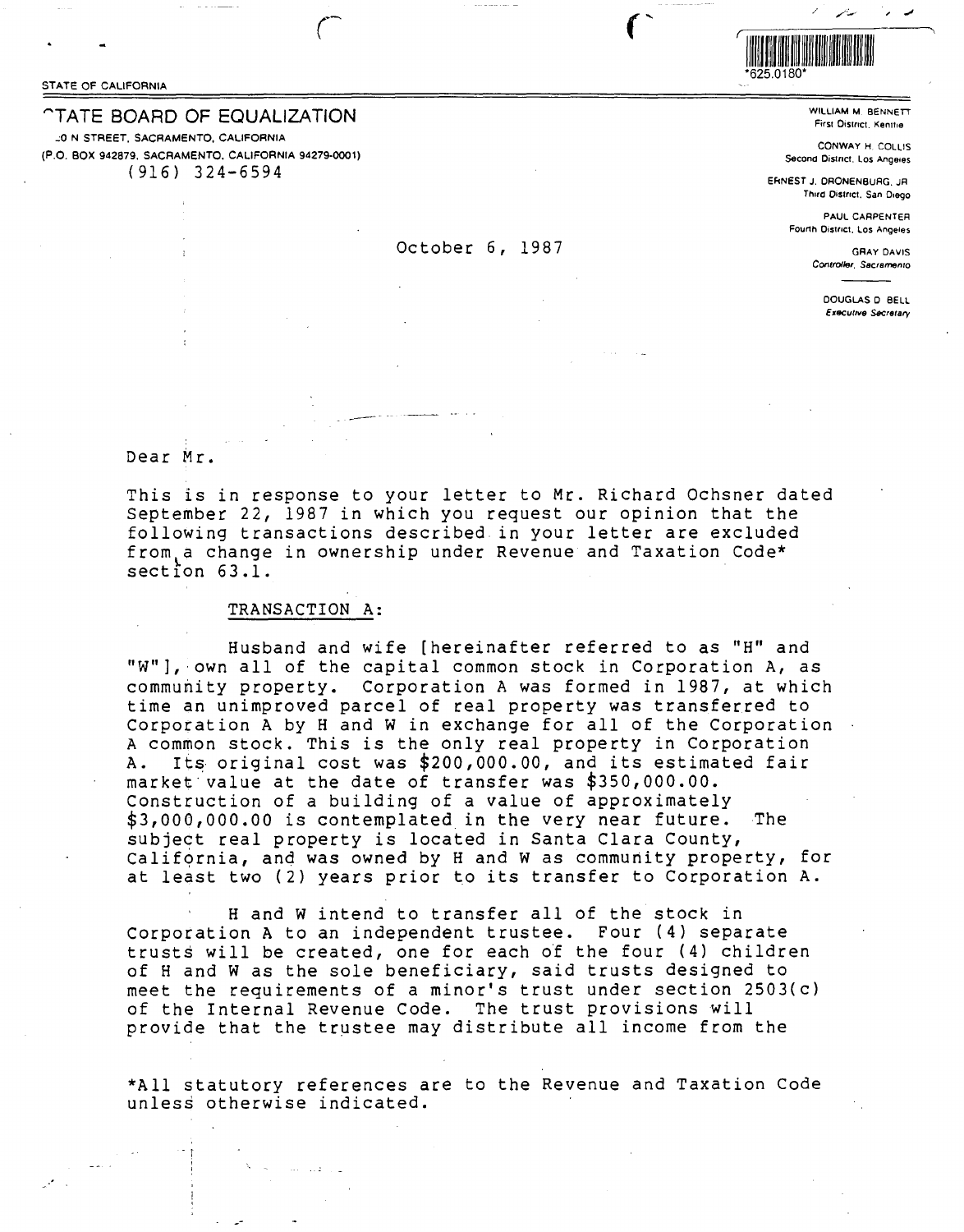property in the trustee's discretion to the child, but shall otherwise accumulate it for the child and make the trust property available to the child upon the attainment of age 21, and in any event, upon attainment of age 28, when the trust is<br>to terminate with the child being the sole beneficiary. If the to terminate with the child being the sole beneficiary. child predeceases distribution, the property may be appointed by the child's Will or Codicil, and failing such testamentary disposition, the property will be distributed to the other child's estate. Each of the said four (4) children were born of Hand W referred to herein, as defined in section 63.l(c)(2){A) of the Revenue and Taxation Code.

#### **ANALYSIS:**

When H and W transferred real property which they owned as community property to Corporation A in exchange for all of the common stock of Corporation A which they own as community property, the transfer was excluded from change in ownership under section 62(a)(2) because it resulted "solely in a change under section 62(a)(2) because it resulted "solely in a chanow<br>in the method of holding title to the real property and 'was<br>one' in which proportional ownership interests . . .<br>represented by stock . . . remain[ed] the sam represented by stock . . . remain[ed] the same after the<br>transfer."

As a result of that transaction, husband and wife became "original coowners" as defined in section 64(d).

Section 64(c) provides in relevant part that "[w]hen a corporation, partnership, other legal entity or any other person obtains control, as defined in section 25105, in any corporation . . . through the purchase or transfer of corporate stock, ... such purchase or transfer of such stock ... shall be a change of ownership of property owned by the corporation  $\ldots$  in which the controlling interest is obtained." Section 25105 defines control as "[d]irect or indirect ownership or control of more than 50 percent of the voting stock of the" corporation.

Section 64(d) provides in relevant part that "[w]henever shares or other ownership interests representing cumulatively more than 50 percent of the total interests in the entity are transferred by any of the original coowners in one or more transactions, a change in ownership ... shall have occurred, and the property which was previously excluded from change in ownership under the provisions of paragraph (2) of subdivision (a) of section 62 shall be reappraised.

\* \* \*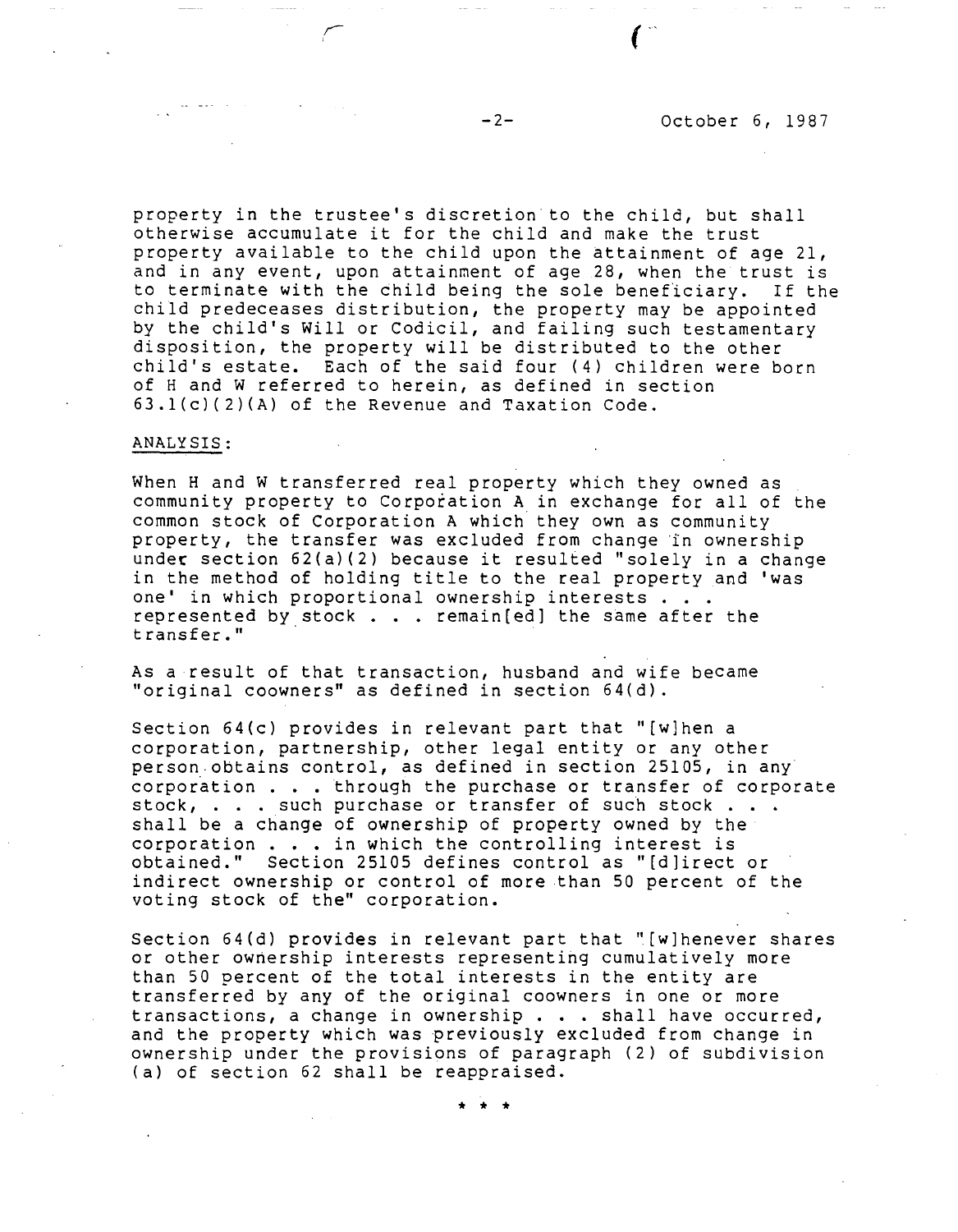"A transfer of shares . . . which results in a change in<br>Control of a corporation "A transfer of shares . . . which results in a change in<br>control of a corporation . . . is subject to reappraisal as control of a corporation  $\ldots$  is subject to reappraisal as provided in subdivision (c) rather than this subdivision."

Under the foregoing provisions, a transfer of all the stock in Corporation A to an independent trustee will result in a change in ownership of the real property owned by Corporation A unless section 63.1 is applicable.

You quote the following language from section 2 of Chapter 48 of the Statutes of 1987 in support of your contention that the foregoing transaction is excluded from change in ownership under Revenue and Taxation Code section 63.1:

Further, transfers of real property between eligible transferors and eligible transferees shall also be fully recognized when the transfers are immediately followed by a transfer from the eligible <sup>~</sup>transferee or eligible transferees to a corporation, partnership, trust, or other legal entity wherein the transferee or transferees are the sole owner or owners of the entity or are the sole beneficial owner or owners of the property, if the transfer between eligible transferors and eligible transferees satisfies the requirements of Section 63.1.

We do not believe the proposed transfer satisfies the requirements of section 63.1. Section 63.1, which was added to the Revenue and Taxation Code by Chapter 48 of the Statutes of 1987, provides in part:

> (a) Notwithstanding any other provision of this chapter, a change in ownership shall not include either of the following purchases or transfers for which a claim is filed pursuant to this section:

(1) The purchase or transfer of real property which is the principle residence of an eligible transferor in the case of a purchase or transfer between parents and their children.

(2) The purchase or transfer of the first one million dollars (\$1,000,000) of full cash value of all other real property of an eligible transferor in the case of a purchase or transfer between parents and their children.

Section 63.l(c)(6) provides that "' [r]eal property' means real property as defined in section 104. Real property does not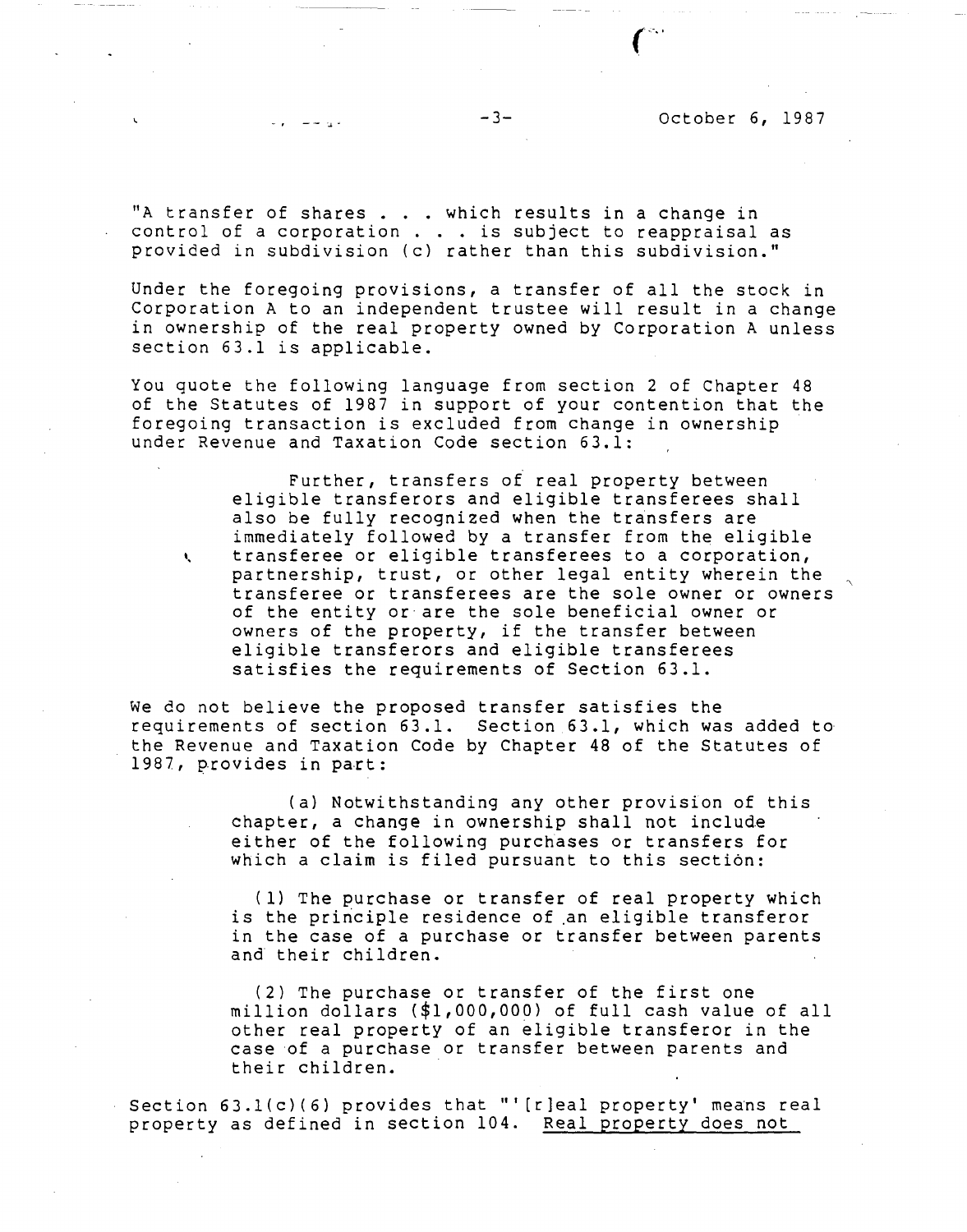include any interest in a legal entity." (Emphasis added.) The foregoing provision makes it clear that only purchases or transfers of real property and not interests in a legal entity are eligible for exclusion from change in ownership under section 63.1 Accordingly, since the transfer intended is of common stock which is an interest in a legal entity and not real property, section 63.l is not applicable and the transfer is not excluded from change in ownership under section 63.1.

### **TRANSACTION** B:

Hand w presently own real property which is improved with a commercial building leased to various tenants, which property cost was approximately \$[650,000.00](https://650,000.00), and which property has been held by H and W for a period in excess of two (2) years, and which property has a present estimated fair market value in excess of \$[1,000,000.00](https://1,000,000.00). The subject real property is located in Santa Clara County, California. Hand w intend to ' transfer the said real property to Corporation B (which corporation is different than the corporation referred to as Corporation A above), all of the stock of which is contemplated to be owned as community property by Hand w. Upon completion of the transfer of the real property to Corporation B, and within a short time thereafter during the year 1987, it is contemplated that Hand W will give all of the shares of Corporation B to the trustee referred to above, one-fourth (1/4) each in the separate trusts for each of the four (4) children of Hand W described in Transaction A above.

### **ANALYSIS:**

The only significant factual difference between Transactions A and Bis that Transaction B involves an existing building leased to various tenants.

Under the one-owner rule (sections 6l(c) and 62(g)), the lessee is deemed to be the owner of the leased real property if the remaining term of the lease is 35 years or more including renewal options and the lessor is deemed to be the owner if the remaining term of the lease is less than 35 years including renewal options.

Thus, to the extent that the leases in question have a remaining term of less than 35 years including renewal options, the lessors Hand w *aie* deemed to be the owner's of the real